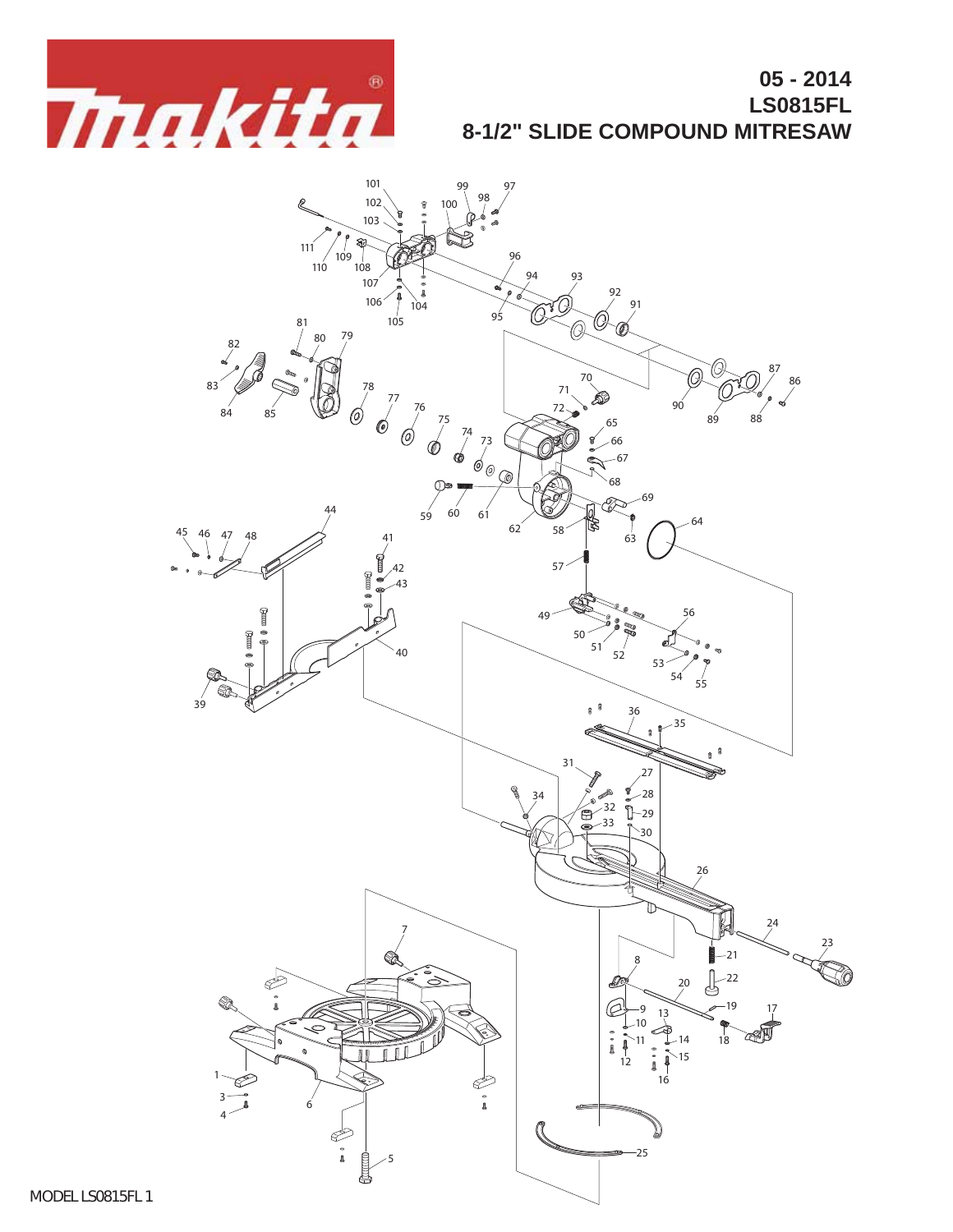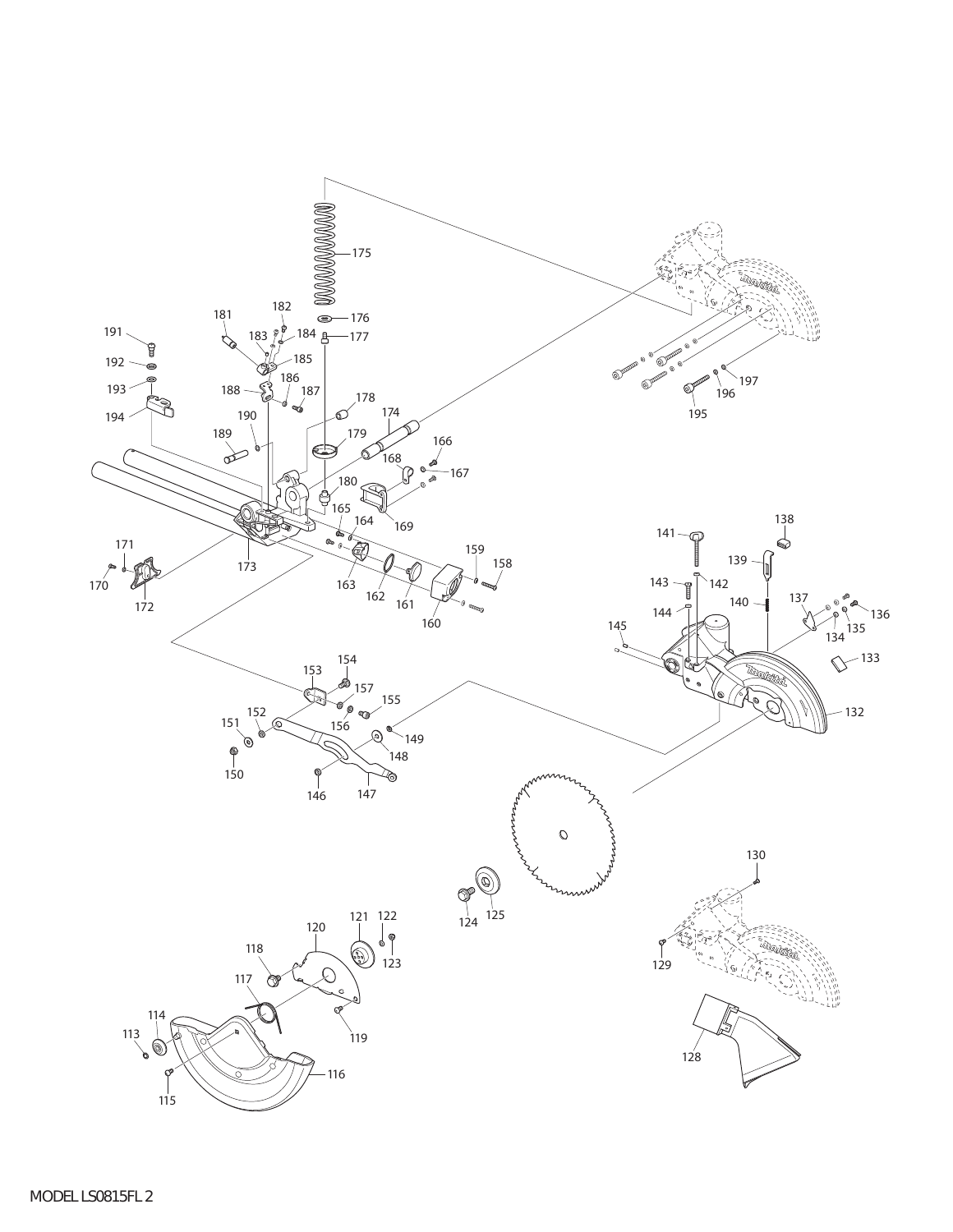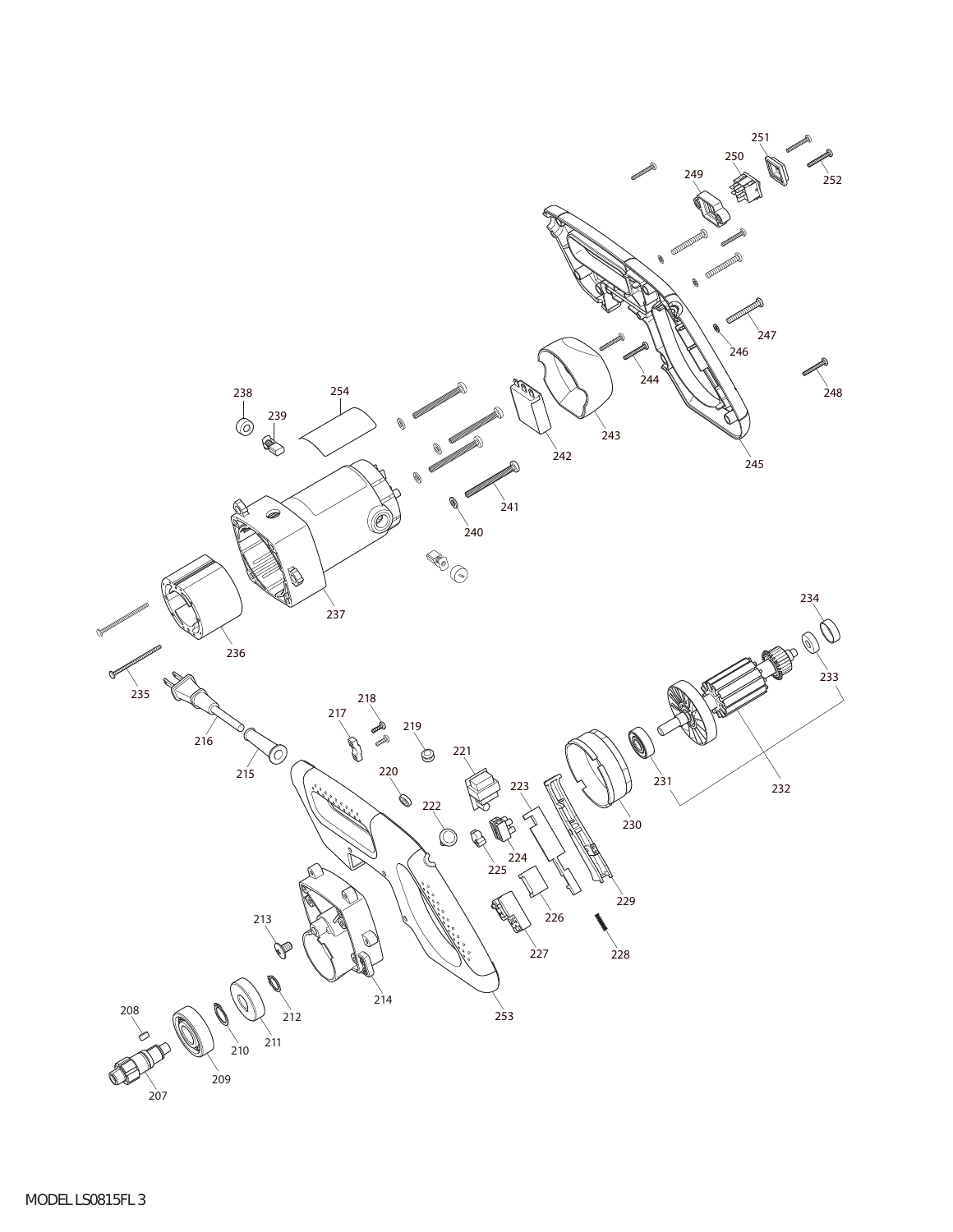| Item | Type           | Sub  | Parts_No.  |         | <b>Description</b>                   | Qty                     | Unit |
|------|----------------|------|------------|---------|--------------------------------------|-------------------------|------|
| 001  |                |      | JM23500132 |         | <b>BUFFER PAD</b>                    | 4                       | PC.  |
| 002  |                |      | JM23000127 |         | <b>HOLDER</b>                        | $\overline{\mathbf{c}}$ | PC.  |
| 003  |                |      | JM23100016 |         | <b>FLAT WASHER 4</b>                 | 4                       | PC.  |
| 004  |                |      | JM23500008 |         | CROSS HEAD SCREW M4X10               | 4                       | PC.  |
| 005  |                |      | JM23500009 |         | PIVOT SHAFT                          | $\mathbf{1}$            | PC.  |
| 006  | 2              |      | JM23510001 |         | <b>BASE COMPLETE</b>                 | $\mathbf{1}$            | PC.  |
| 007  | 2              |      | JM00000074 |         | PAN HEAD SCREW M6X20                 | 2                       | PC.  |
| 008  |                |      | JM23100025 |         | <b>WORKING TABLE LOCKING BRACKET</b> | $\mathbf{1}$            | PC.  |
| 009  |                |      | JM23100020 |         | <b>LOCK PLATE B</b>                  | $\mathbf{1}$            | PC.  |
| 010  |                |      | JM23100016 |         | <b>FLAT WASHER 4</b>                 | 2                       | PC.  |
| 011  |                |      | JM23100015 |         | <b>SPRING WASHER 4</b>               | $\overline{2}$          | PC.  |
| 012  | 2              |      | JM23100033 |         | PAN HEAD SCREW M4X12                 | $\overline{c}$          | PC.  |
| 013  |                |      | JM23100018 |         | <b>LOCK PLATE A</b>                  | 1                       | PC.  |
| 014  |                |      | JM23100016 |         | <b>FLAT WASHER 4</b>                 | $\overline{c}$          | PC.  |
| 015  |                |      | JM23100015 |         | <b>SPRING WASHER 4</b>               | $\overline{c}$          | PC.  |
| 016  | 2              |      | JM23100033 |         | PAN HEAD SCREW M4X12                 | $\overline{c}$          | PC.  |
| 017  |                |      | JM23100023 |         | PRESS PLATE                          | $\mathbf{1}$            | PC.  |
| 018  |                |      | JM23100021 |         | <b>LOCK SPRING</b>                   | $\mathbf{1}$            | PC.  |
| 019  |                |      | JM23100022 |         | <b>LOCK PIN</b>                      | 1                       | PC.  |
| 020  |                |      | JM23500015 |         | <b>LOCK SHAFT B</b>                  | 1                       | PC.  |
| 021  |                |      | JM23500014 |         | SPRING11                             | 1                       | PC.  |
| 022  |                |      | JM23500013 |         | <b>ADJUSTABLE ROD</b>                | 1                       | PC.  |
| 023  |                |      | JM23100027 |         | MITER LOCKING HANDLE                 | 1                       | PC.  |
| 024  |                |      | JM23500016 |         | <b>LOCK SHAFT A</b>                  | $\mathbf{1}$            | PC.  |
| 025  |                |      | JM23500012 |         | <b>FRICTION PLATE</b>                | $\overline{c}$          | PC.  |
| 026  | 1              |      | JM23510017 |         | <b>WORKING TABLE COMPLETE</b>        | 1                       | PC.  |
|      |                | INC. | JM23500017 |         | BEVEL SCALE LABEL                    | 1                       | PC.  |
|      |                | INC. | JM23500018 |         | <b>LOCKING ROD</b>                   | 1                       | PC.  |
|      |                | INC. | JM23500019 |         | <b>WORKING TABLE</b>                 | 1                       | PC.  |
|      |                | INC. | JM23500020 | $\star$ | ELASTIC PIN 4X30                     | 1                       | PC.  |
|      |                | INC. | JM23500021 |         | HEX NUT M10                          | 1                       | PC.  |
|      | $\overline{2}$ |      | JM23510002 |         | <b>WORKING TABLE COMPLETE</b>        | 1                       | PC.  |
|      |                | INC. | JM23500020 |         | <b>ELASTIC PIN 4X30</b>              | 1                       | PC.  |
|      |                | INC. | JM23500021 |         | HEX NUT M10                          | 1                       | PC.  |
| 027  | 2              |      | JM23100033 |         | PAN HEAD SCREW M4X12                 | 1                       | PC.  |
| 028  |                |      | JM23100016 |         | FLAT WASHER 4                        | 1                       | PC.  |
| 029  |                |      | JM23100030 |         | <b>MITER POINTER</b>                 | 1                       | PC.  |
| 030  |                |      | JM23500053 |         | EXTERNAL TOOTHED LOCK WASHER 4       | 1                       | PC.  |
| 031  | $\sqrt{2}$     |      | JM23100034 |         | HEX BOLT M6X28                       | 1                       | PC.  |
| 032  |                |      | JM23500023 |         | <b>LOCKNUT M8</b>                    | 1                       | PC.  |
| 033  |                |      | JM23500022 |         | <b>FLAT WASHER 8</b>                 | 1                       | PC.  |
| 034  | $\mathbf{2}$   |      | JM23100035 |         | <b>ANTI-LOOSEN RING</b>              | 1                       | PC.  |
|      | $\overline{2}$ |      |            |         | PAN HEAD SCREW M4X12                 | 6                       | PC.  |
| 035  |                |      | JM23100033 |         | <b>TABLE INSERT</b>                  | $\boldsymbol{2}$        | PC.  |
| 036  |                |      | JM23100029 |         |                                      |                         |      |
| 039  |                |      | JM23100013 |         | KNOB FOR EXT. WING                   | 2                       | PC.  |
| 040  | 1              |      | JM23500026 |         | <b>RIP FENCE</b>                     | $\mathbf{1}$            | PC.  |
|      | 2              |      | JM00000081 |         | <b>RIP FENCE</b>                     | 1                       | PC.  |
| 041  |                |      | JM23100062 |         | HEX BOLT M8X30                       | 4                       | PC.  |
| 042  |                |      | JM23100061 |         | <b>SPRING WASHER 8</b>               | 4                       | PC.  |
| 043  |                |      | JM23100060 |         | <b>FLAT WASHER 8</b>                 | 4                       | PC.  |
| 044  | 1              |      | JM23500025 |         | <b>SUB FENCE</b>                     | 1                       | PC.  |
|      | 2              |      | JM00000080 |         | SUB FENCE COMPLETE                   | 1                       | PC.  |
| 045  |                |      | JM23100065 |         | <b>CROSS HEAD SCREW M4X8</b>         | 2                       | PC.  |
| 046  |                |      | JM23100015 |         | <b>SPRING WASHER 4</b>               | 2                       | PC.  |
| 047  |                |      | JM23100016 |         | <b>FLAT WASHER 4</b>                 | 2                       | PC.  |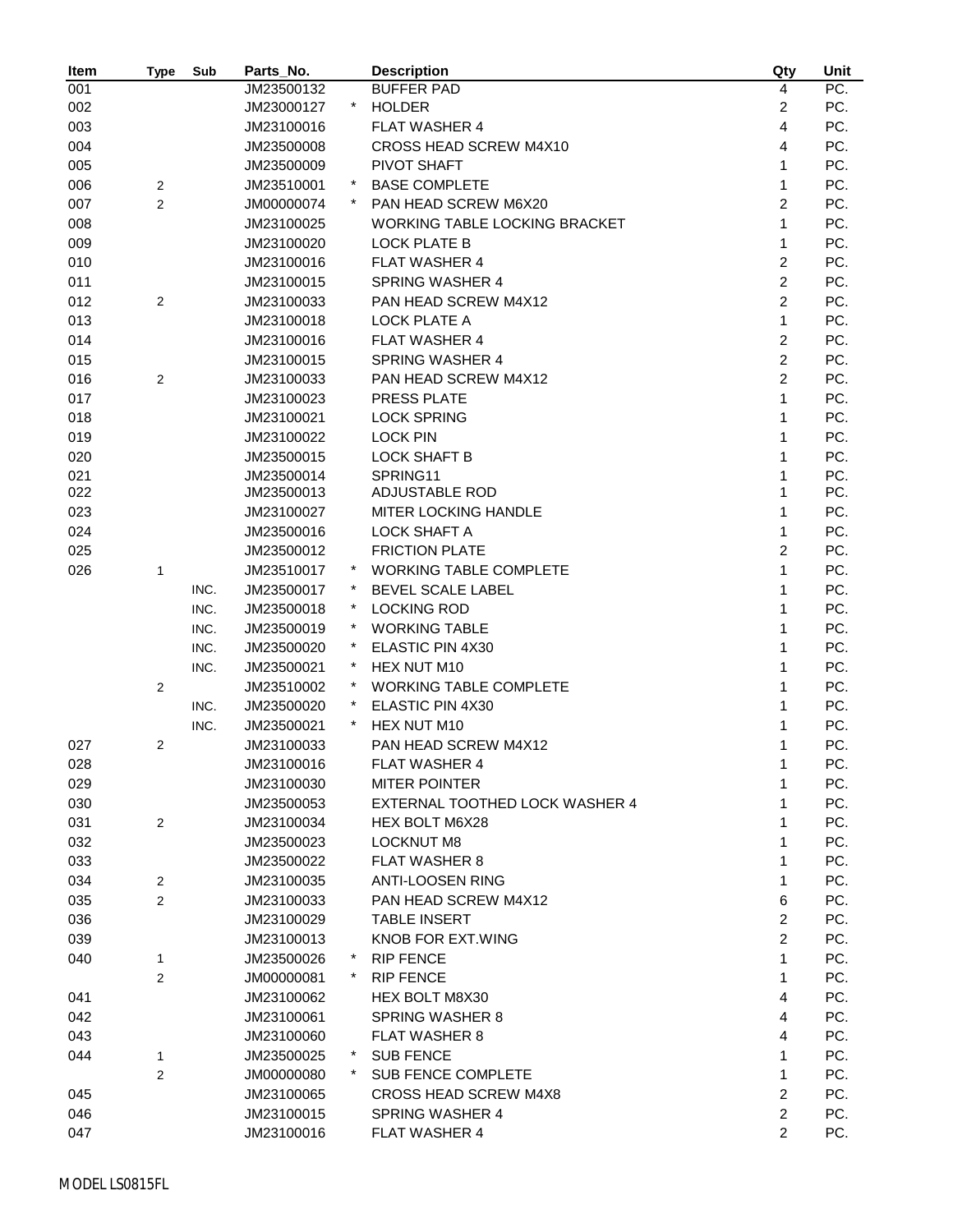| Item | Type           | Sub  | Parts_No.  | <b>Description</b>              | Qty            | Unit |
|------|----------------|------|------------|---------------------------------|----------------|------|
| 048  |                |      | JM23500024 | <b>KEY</b>                      | 1              | PC.  |
| 049  |                |      | JM23500095 | <b>45DEGREE LIMIT BRACKET</b>   | 1              | PC.  |
| 050  |                |      | JM23100007 | <b>FLAT WASHER 5</b>            | 3              | PC.  |
| 051  |                |      | JM23100149 | <b>SPRING WASHER 5</b>          | 3              | PC.  |
| 052  |                |      | JM23500096 | H.S.BOLT M5X14                  | 3              | PC.  |
| 053  |                |      | JM23100016 | <b>FLAT WASHER 4</b>            | 2              | PC.  |
| 054  |                |      | JM23100015 | <b>SPRING WASHER 4</b>          | $\overline{2}$ | PC.  |
| 055  |                |      | JM23500008 | CROSS HEAD SCREW M4X10          | $\overline{c}$ | PC.  |
| 056  |                |      | JM23500097 | 45DEGREE COVER                  | 1              | PC.  |
| 057  |                |      | JM23500094 | SPRING8                         | 1              | PC.  |
| 058  |                |      | JM23500093 | <b>45DEGREE LIMIT PLATE</b>     | 1              | PC.  |
| 059  |                |      | JM23100051 | <b>LIMITED KNOB</b>             | 1              | PC.  |
| 060  |                |      | JM23100049 | MITER PRESSION SPRING           | 1              | PC.  |
| 061  |                |      | JM23100052 | <b>CLAMP PLATE</b>              | 1              | PC.  |
| 062  |                |      | JM23510008 | SUPPORT ARM COMPLTE             | 1              | PC.  |
|      |                | INC. |            | Item No. 261-266                |                | PC.  |
| 063  |                |      | JM23500079 | <b>RETAINING RING 8</b>         | 1              | PC.  |
| 064  |                |      | JM23500078 | <b>FRICTION RING</b>            | 1              | PC.  |
| 065  | $\overline{2}$ |      | JM23100033 | PAN HEAD SCREW M4X12            | 1              | PC.  |
| 066  |                |      | JM23100016 | <b>FLAT WASHER 4</b>            | 1              | PC.  |
| 067  |                |      | JM23100048 | <b>BEVEL POINTER</b>            | 1              | PC.  |
| 068  |                |      | JM23500053 | EXTERNAL TOOTHED LOCK WASHER 4  | 1              | PC.  |
| 069  |                |      | JM23500080 | 90DEGREE LIMIT BRACKET          | 1              | PC.  |
|      |                |      | JM23100086 | <b>SLIDING BAR LOCKING KNOB</b> | 1              | PC.  |
| 070  |                |      |            |                                 | 1              | PC.  |
| 071  |                |      | JM23100190 | SPECIAL WASHER 6                | 1              |      |
| 072  |                |      | JM23100088 | PRESSURE SPRING                 |                | PC.  |
| 073  |                |      | JM23100010 | FLAT WASHER 10                  | 2              | PC.  |
| 074  |                |      | JM23100009 | <b>LOCKNUT M10</b>              | $\mathbf{1}$   | PC.  |
| 075  |                |      | JM23100053 | <b>BOWL TYPE PLATE</b>          | 1              | PC.  |
| 076  |                |      | JM23100055 | BIG FLAT WASHER 10X26X2.5       | 1              | PC.  |
| 077  |                |      | JM23100054 | <b>SURFACE BEARING</b>          | 1              | PC.  |
| 078  |                |      | JM23100055 | BIG FLAT WASHER 10X26X2.5       | 1              | PC.  |
| 079  |                |      | JM23500086 | SUPPORT ARM COVER               | 1              | PC.  |
| 080  |                |      | JM23100007 | <b>FLAT WASHER 5</b>            | 2              | PC.  |
| 081  |                |      | JM23100006 | CROSS HEAD SCREW M5X20          | $\overline{c}$ | PC.  |
| 082  |                |      | JM23100019 | CROSS HEAD SCREW M4X18          | 1              | PC.  |
| 083  |                |      | JM23100016 | <b>FLAT WASHER 4</b>            | 1              | PC.  |
| 084  |                |      | JM23500087 | BEVEL LOCKING HANDLE            | 1              | PC.  |
| 085  |                |      | JM23500088 | <b>HEX NUT</b>                  | 1              | PC.  |
| 086  |                |      | JM23500081 | <b>CROSS HEAD SCREW M5X</b>     | 1              | PC.  |
| 087  |                |      | JM23100007 | <b>FLAT WASHER 5</b>            | 1              | PC.  |
| 088  |                |      | JM23100149 | <b>SPRING WASHER 5</b>          | 1              | PC.  |
| 089  |                |      | JM23500082 | <b>SUPPORT ARM COVER</b>        | 1              | PC.  |
| 090  |                |      | JM23500083 | <b>DUSTPROOF RING</b>           | 2              | PC.  |
| 091  |                |      | JM23500084 | <b>BEARING GASKET (removed)</b> | 1              | PC.  |
| 092  |                |      | JM23500083 | <b>DUSTPROOF RING</b>           | 2              | PC.  |
| 093  |                |      | JM23500082 | SUPPORT ARM COVER               | 1              | PC.  |
| 094  |                |      | JM23100007 | <b>FLAT WASHER 5</b>            | 1              | PC.  |
| 095  |                |      | JM23100149 | <b>SPRING WASHER 5</b>          | 1              | PC.  |
| 096  |                |      | JM23500081 | <b>CROSS HEAD SCREW M5X</b>     | 1              | PC.  |
| 097  | 2              |      | JM23100019 | <b>CROSS HEAD SCREW M4X18</b>   | 1              | PC.  |
| 098  | 2              |      | JM23100016 | <b>FLAT WASHER 4</b>            | 1              | PC.  |
| 099  | 2              |      | JM23100194 | <b>CORD CLAMP</b>               | 1              | PC.  |
| 100  |                |      | JM23500066 | CABLE HOLDER BRACKET            | 1              | PC.  |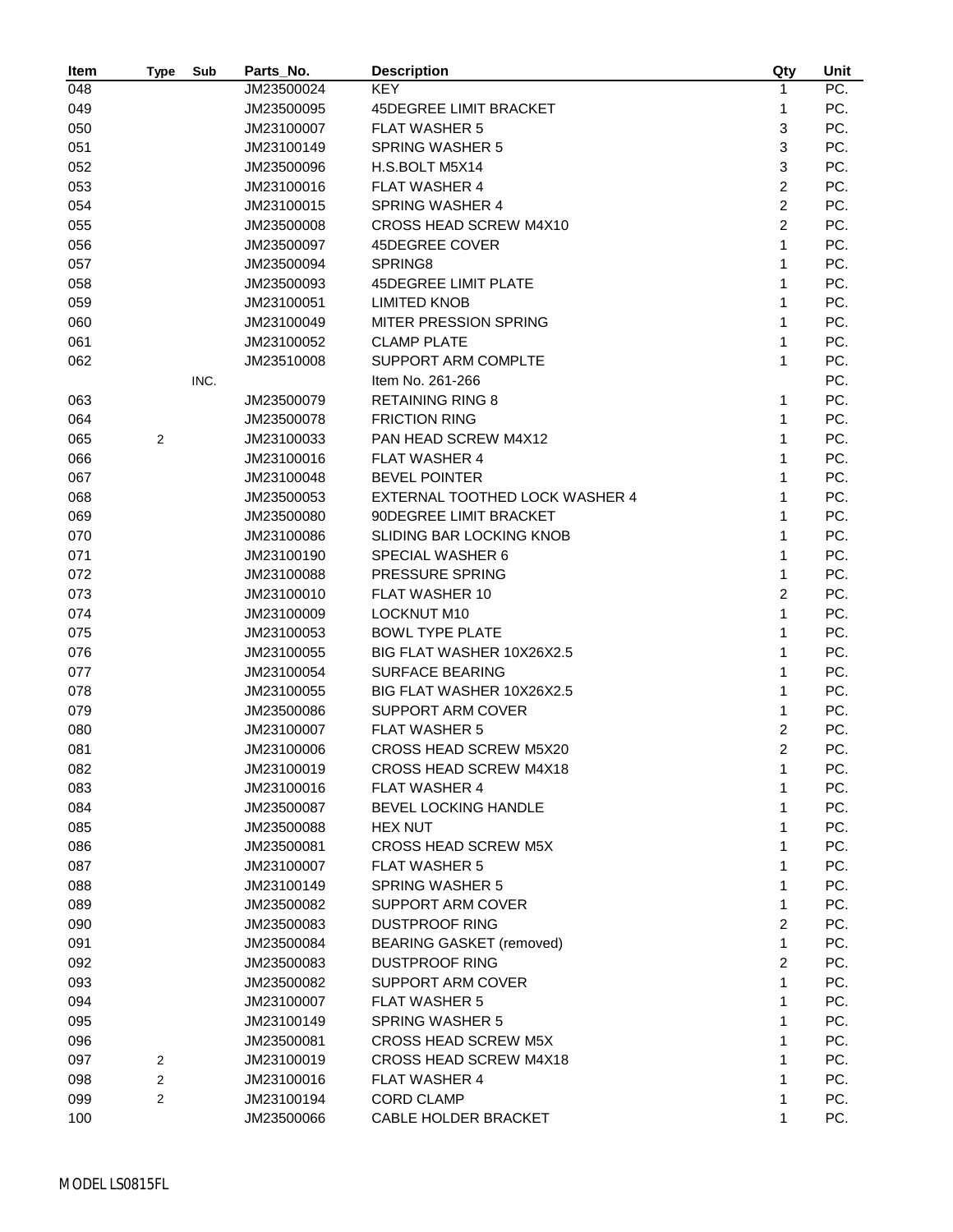| Item | Type           | Sub  | Parts_No.                | <b>Description</b>                        | Qty              | Unit |
|------|----------------|------|--------------------------|-------------------------------------------|------------------|------|
| 101  |                |      | JM23500081               | CROSS HEAD SCREW M5X                      | $\overline{2}$   | PC.  |
| 102  |                |      | JM23100149               | <b>SPRING WASHER 5</b>                    | $\boldsymbol{2}$ | PC.  |
| 103  |                |      | JM23100007               | <b>FLAT WASHER 5</b>                      | $\overline{2}$   | PC.  |
| 104  |                |      | JM23100007               | <b>FLAT WASHER 5</b>                      | $\overline{2}$   | PC.  |
| 105  |                |      | JM23500081               | <b>CROSS HEAD SCREW M5X</b>               | $\overline{2}$   | PC.  |
| 106  |                |      | JM23100149               | <b>SPRING WASHER 5</b>                    | $\overline{2}$   | PC.  |
| 107  |                |      | JM23500085               | SLIDING BAR BRACKET                       | $\mathbf{1}$     | PC.  |
| 108  |                |      | JM23100091               | <b>WRENCH CLIP</b>                        | 1                | PC.  |
| 109  |                |      | JM23100016               | <b>FLAT WASHER 4</b>                      | $\mathbf{1}$     | PC.  |
| 110  |                |      | JM23100015               | <b>SPRING WASHER 4</b>                    | $\mathbf{1}$     | PC.  |
| 111  | 2              |      | JM23100033               | PAN HEAD SCREW M4X12                      | 1                | PC.  |
| 113  |                |      | JM23100103               | <b>WHEEL LOCK RING</b>                    | 1                | PC.  |
| 114  |                |      | JM23100102               | <b>GUARD WHEEL</b>                        | 1                | PC.  |
| 115  |                |      | JM23500031               | SQUARE NECK BOLT M5X12                    | 1                | PC.  |
| 116  | 2              |      | JM23510024               | LOW BLADE GUARD                           | 1                | PC.  |
| 117  |                |      | JM23500035               | <b>GUARD SPRING</b>                       | $\mathbf{1}$     | PC.  |
| 118  |                |      | JM23500134               | HEX BOLT M8X15                            | $\mathbf{1}$     | PC.  |
| 119  |                |      | JM23100113               | CROSSHEAD SCREW FOR GUARD                 | 1                | PC.  |
| 120  |                |      | JM23500036               | LOW GUARD FIX PLATE                       | $\mathbf{1}$     | PC.  |
| 121  |                |      | JM23500037               | <b>GUARD LINKAGE CENTER PLATE</b>         | 1                | PC.  |
| 122  |                |      | JM23100007               | <b>FLAT WASHER 5</b>                      | $\mathbf{1}$     | PC.  |
| 123  |                |      | JM23100141               | <b>LOCKNUT M5</b>                         | $\mathbf{1}$     | PC.  |
| 124  |                |      | JM23500135               | <b>BLADE BOLT</b>                         | $\mathbf{1}$     | PC.  |
| 125  | 2              |      | JM23500038               | <b>BLADE FLANGE</b>                       | 1                | PC.  |
| 128  |                |      | JM23500039               | <b>DUST PORT</b>                          | 1                | PC.  |
| 129  | $\overline{2}$ |      | JM23500040               | CROSS HEAD SCREW ST4.2X12                 | 1                | PC.  |
| 130  | $\overline{2}$ |      | JM23500040               | CROSS HEAD SCREW ST4.2X12                 | $\mathbf{1}$     | PC.  |
| 131  |                |      | JM23500034               | <b>CROSS HEAD SCREW</b>                   | $\mathbf{1}$     | PC.  |
| 132  |                |      | JM23510005               | UP BLADE GUARD COMPLETE                   | $\mathbf{1}$     | PC.  |
| 132  |                | INC. |                          | Item No. 271-273                          |                  | PC.  |
| 133  |                |      | JM23500047               | <b>GUARD INSERT</b>                       | $\mathbf{1}$     | PC.  |
| 134  |                |      | JM23100016               | <b>FLAT WASHER 4</b>                      | 2                | PC.  |
| 135  |                |      | JM23100015               | <b>SPRING WASHER 4</b>                    | 2                | PC.  |
| 136  | 2              |      | JM23100033               | PAN HEAD SCREW M4X12                      | $\overline{c}$   | PC.  |
| 137  |                |      | JM23500048               | <b>LOCK PLATE</b>                         | $\mathbf{1}$     | PC.  |
| 138  |                |      | JM23100138               | LOCK COVER                                | 1                | PC.  |
|      | 2              |      | JM23500139               | <b>LOCK PLATE</b>                         | 1                | PC.  |
| 139  |                |      |                          | <b>LOCK SPRING5</b>                       | 1                | PC.  |
| 140  |                |      | JM23500049               | <b>LIMITED KNOB</b>                       |                  | PC.  |
| 141  |                |      | JM23100119               |                                           | 1                | PC.  |
| 142  |                |      | JM23100035<br>JM23500051 | <b>ANTI-LOOSEN RING</b>                   | 1                | PC.  |
| 143  |                |      | JM23100035               | HEX BOLT M6X25<br><b>ANTI-LOOSEN RING</b> | $\mathbf{1}$     |      |
| 144  |                |      |                          | <b>H.S.SET SCREW</b>                      | 1                | PC.  |
| 145  |                |      | JM23500052               |                                           | $\overline{c}$   | PC.  |
| 146  |                |      | JM23100098               | LINK SLEEVE                               | $\mathbf{1}$     | PC.  |
| 147  |                |      | JM23510003               | <b>LINK COMPLETE</b>                      | 1                | PC.  |
|      |                | INC. | JM23500028               | <b>LINK</b>                               | 1                | PC.  |
|      |                | INC. | JM23500029               | LINK PIN                                  | 1                | PC.  |
|      |                | INC. | JM23500030               | <b>BEARING 695Z</b>                       | 1                | PC.  |
| 148  |                |      | JM23100071               | THIN FLAT WASHER 6                        | 1                | PC.  |
| 149  |                |      | JM23100115               | <b>RETAINING RING 5</b>                   | 1                | PC.  |
| 150  |                |      | JM23500027               | <b>LOCK THIN NUT</b>                      | 1                | PC.  |
| 151  |                |      | JM23100071               | THIN FLAT WASHER 6                        | 1                | PC.  |
| 152  |                |      | JM23100098               | LINK SLEEVE                               | 1                | PC.  |
| 153  |                |      | JM23500055               | LINK FIX PLATE                            | 1                | PC.  |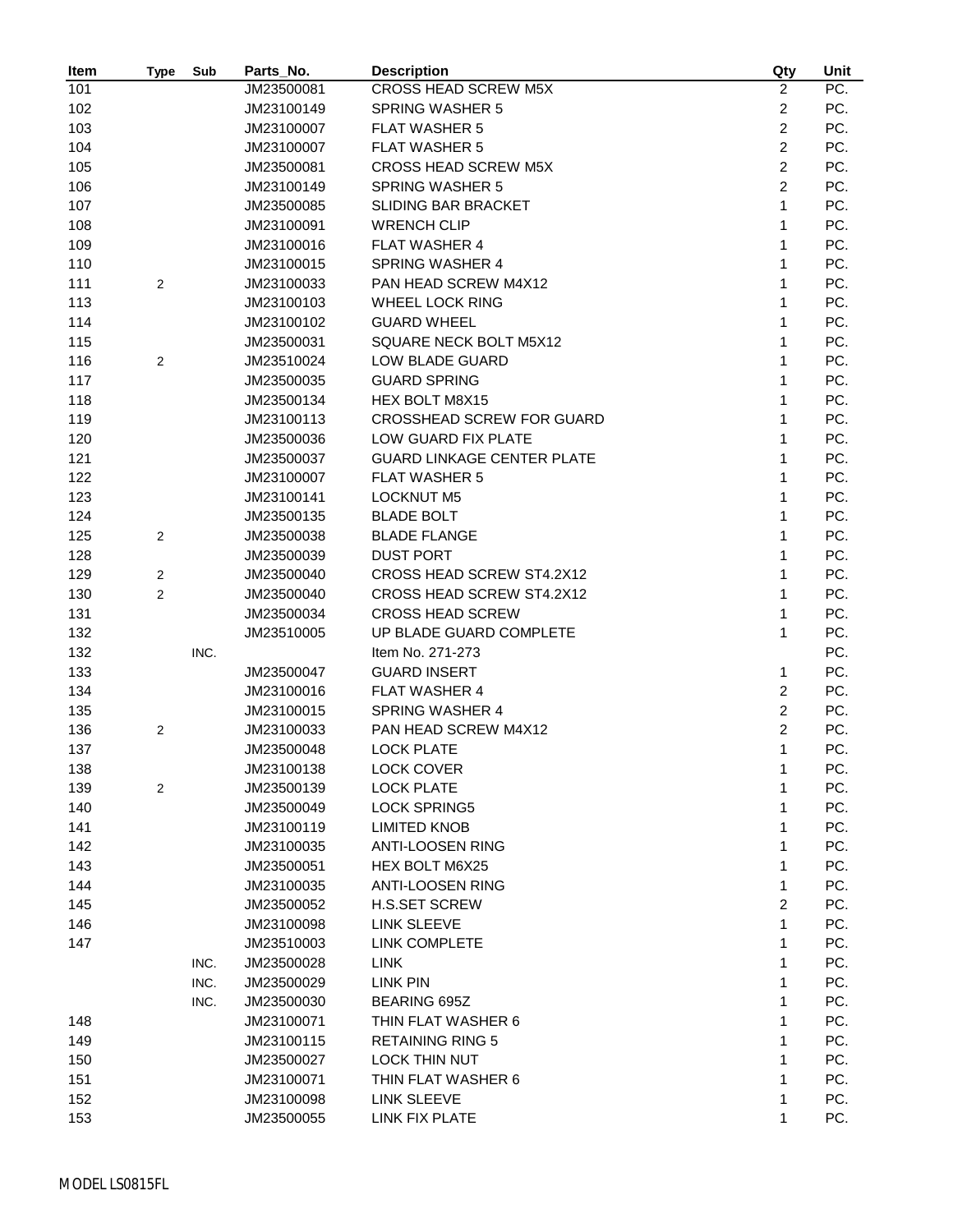| Item       | Type           | Sub  | Parts_No.  | <b>Description</b>             | Qty            | Unit |
|------------|----------------|------|------------|--------------------------------|----------------|------|
| 154        |                |      | JM23500054 | SQUARE NECK BOLT M6X14         | 1              | PC.  |
| 155        |                |      | JM23500071 | H.S.BOLT M6X12                 | 1              | PC.  |
| 156        |                |      | JM23100151 | <b>SPRING WASHER 6</b>         | 1              | PC.  |
| 157        |                |      | JM23100190 | <b>SPECIAL WASHER 6</b>        | $\mathbf{1}$   | PC.  |
| 158        |                |      | JM23500056 | <b>CROSS HEAD SCREW M4X28</b>  | $\overline{2}$ | PC.  |
| 159        |                |      | JM23100016 | <b>FLAT WASHER 4</b>           | $\overline{2}$ | PC.  |
| 160        |                |      | JM23500057 | <b>LAMP COVER</b>              | $\mathbf{1}$   | PC.  |
| 161        |                |      | JM23500058 | <b>LAMP LENZ</b>               | 1              | PC.  |
| 162        |                |      | JM23500059 | <b>SEALING RING</b>            | 1              | PC.  |
| 163        |                |      | JM23510006 | <b>LAMP ASSY</b>               | 1              | PC.  |
|            |                | INC. | JM23500060 | <b>REFLECTOR</b>               | 1              | PC.  |
|            |                | INC. | JM23500061 | <b>LIGHT</b>                   | $\mathbf{1}$   | PC.  |
| 164        |                |      | JM23500128 | <b>FLAT WASHER 3</b>           | $\overline{c}$ | PC.  |
| 165        |                |      | JM23500062 | S.T.CROSS HEAD SCREW 9X13      | $\overline{c}$ | PC.  |
| 166        | $\mathbf{2}$   |      | JM23100019 | CROSS HEAD SCREW M4X18         | $\mathbf{1}$   | PC.  |
| 167        | $\overline{2}$ |      | JM23100016 | <b>FLAT WASHER 4</b>           | 1              | PC.  |
| 168        | 2              |      | JM23100194 | <b>CORD CLAMP</b>              | $\mathbf{1}$   | PC.  |
| 169        |                |      | JM23500066 | CABLE HOLDER BRACKET           | 1              | PC.  |
| 170        |                |      | JM23500008 | CROSS HEAD SCREW M4X10         | 1              | PC.  |
| 171        |                |      | JM23100016 | <b>FLAT WASHER 4</b>           | $\mathbf{1}$   | PC.  |
| 172        |                |      | JM23500077 | <b>BRACKET BACK COVER</b>      | 1              | PC.  |
| 173        | 1              |      | JM23510020 | UP BLADE GUARD BRACKETCOMPLETE | 1              | PC.  |
|            |                | INC. | JM23500075 | <b>ELASTIC PIN 5</b>           | $\overline{c}$ | PC.  |
|            |                | INC. | JM23500076 | UP BLADE GUARD BRACKET         | 1              | PC.  |
| 173        | 2              |      | JM23510007 | UP BLADE GUARD BRACKET COMP    | 1              | PC.  |
| 174        |                |      | JM23500064 | <b>CONNECTION SHAFT</b>        | 1              | PC.  |
| 175        |                |      | JM23500072 | SPRING32                       | 1              | PC.  |
| 176        |                |      | JM23500022 | <b>FLAT WASHER 8</b>           | 1              | PC.  |
| 177        |                |      | JM23500071 | H.S.BOLT M6X12                 | 1              | PC.  |
| 178        |                |      | JM23100097 | PIN CAP                        | 1              | PC.  |
| 179        |                |      | JM23500065 | <b>SPRING BRACKET</b>          | 1              | PC.  |
| 180        |                |      | JM23500063 | SPRING SUPPORT PIN             | 1              | PC.  |
| 181        |                |      | JM23500070 | LASER                          | $\mathbf{1}$   | PC.  |
| 182        | $\overline{c}$ |      | JM23100146 | H.S.BOLT M4X10                 | 2              | PC.  |
| 183        |                |      | JM23500069 | <b>H.S.SET SCREW</b>           | 1              | PC.  |
| 184        |                |      | JM23100016 | <b>FLAT WASHER 4</b>           | $\overline{c}$ | PC.  |
| 185        |                |      | JM23500067 | <b>LASER BRACKET</b>           | 1              | PC.  |
| 186        |                |      | JM23100016 | <b>FLAT WASHER 4</b>           | 1              | PC.  |
| 187        | 2              |      | JM23100146 | H.S.BOLT M4X10                 | 1              | PC.  |
| 188        |                |      | JM23500073 | <b>LASER MOVING PLATE</b>      | 1              | PC.  |
| 189        | 2              |      | JM23100193 | PIN <sub>C</sub>               | 1              | PC.  |
| 190        |                |      | JM23100150 | <b>SEALING RING</b>            | 1              | PC.  |
| 191        |                |      | JM23100096 | DEPTH ADJUSTABLE PLATE BOLT    | 1              | PC.  |
|            |                |      | JM23100060 | <b>FLAT WASHER 8</b>           | 1              | PC.  |
| 192        |                |      | JM23100094 | <b>WAVE SPRING WASHER</b>      | 1              | PC.  |
| 193<br>194 |                |      |            | CUTTING DEPTH ADJUSTABLE PLATE | 1              | PC.  |
|            |                |      | JM23100092 |                                | 4              |      |
| 195        |                |      | JM23500041 | H.S.BOLT M6X40                 |                | PC.  |
| 196        |                |      | JM23100151 | <b>SPRING WASHER 6</b>         | 4              | PC.  |
| 197        |                |      | JM23100190 | SPECIAL WASHER 6               | 4              | PC.  |
| 207        |                |      | JM23500103 | <b>OUTPUT SHAFT</b>            | 1              | PC.  |
| 208        |                |      | JM23100156 | <b>KEY 5X10</b>                | 1              | PC.  |
| 209        |                |      | JM23100157 | BEARING 6304                   | 1              | PC.  |
| 210        |                |      | JM23100158 | <b>RETAINING RING 20</b>       | 1              | PC.  |
| 211        |                |      | JM23500104 | <b>GEAR WHEEL</b>              | 1              | PC.  |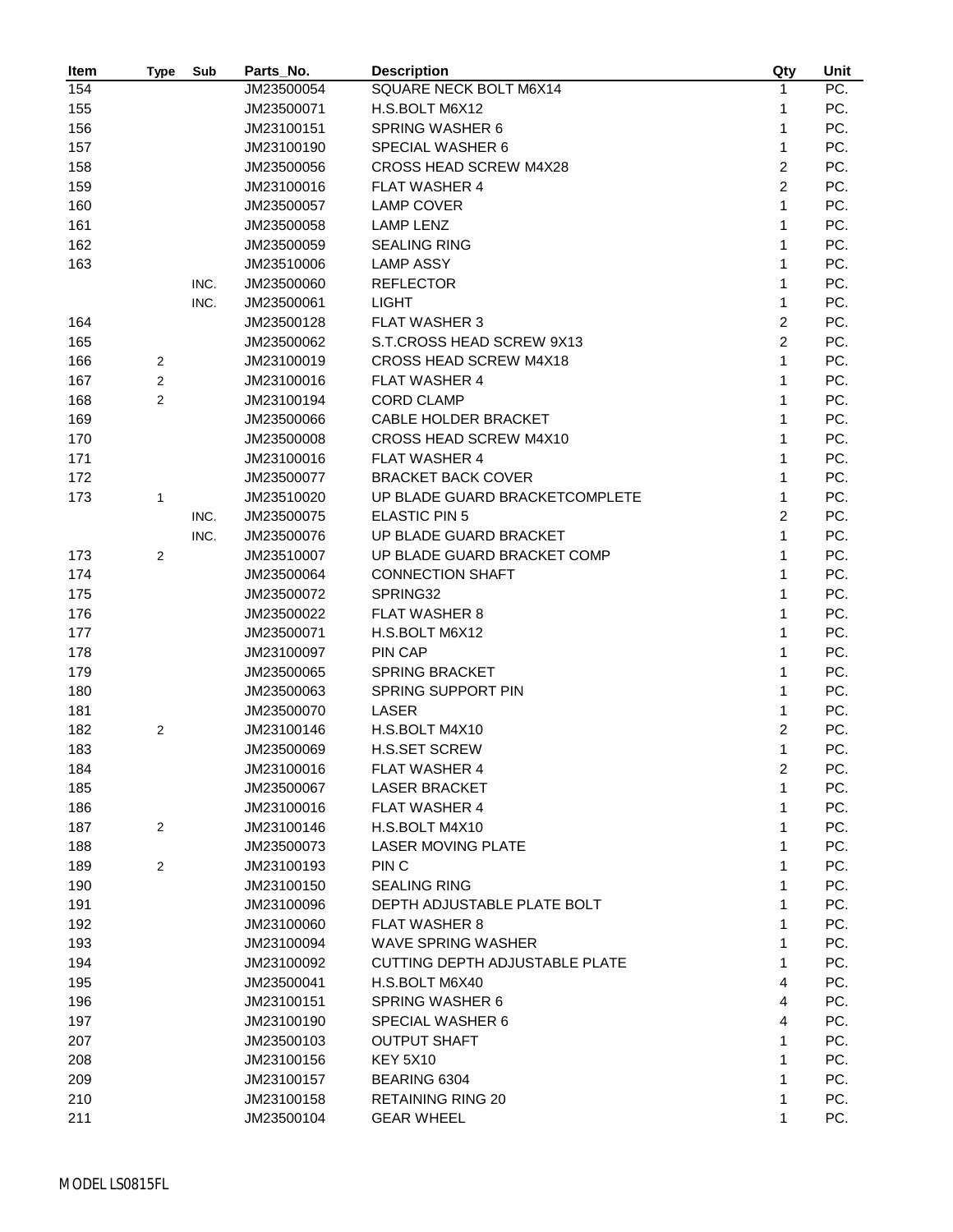| Item | Type           | Sub  | Parts_No.  |           | <b>Description</b>              | Qty            | Unit       |
|------|----------------|------|------------|-----------|---------------------------------|----------------|------------|
| 212  |                |      | JM23100160 |           | <b>RETAINING RING 16</b>        | 1              | PC.        |
| 213  |                |      | JM23100161 |           | <b>OUTPUT SHAFT SCREW M8X12</b> | 1              | PC.        |
| 214  |                |      | JM23510011 |           | <b>GEAR BOX COMPLETE</b>        | 1              | PC.        |
| 215  | 3              |      | JM00000268 |           | PROTECTION TUBE                 | 1              | PC.        |
| 216  |                |      | JM23000163 |           | POWER SUPPLY CORD               | 1              | PC.        |
| 217  |                |      | JM23100166 |           | <b>CORD CLAMP</b>               | 1              | PC.        |
| 218  | 2              |      | JM23500040 |           | CROSS HEAD SCREW ST4.2X12       | $\overline{c}$ | PC.        |
| 219  |                |      | JM23500108 |           | PROTECTIVE SLEEVE               | 1              | PC.        |
| 221  |                |      | JM23500106 |           | <b>TRANSFORMER</b>              | 1              | PC.        |
| 222  |                |      | JM23100177 |           | <b>BRAKE SYSTEM SWITCH KEY</b>  | 1              | PC.        |
| 223  |                |      | JM23100175 |           | <b>SWITCH LOCK PLATE</b>        | 1              | PC.        |
| 224  |                |      | JM23100171 |           | <b>TERMINAL POLE</b>            | 1              | PC.        |
| 225  |                |      | JM23100173 |           | SWITCH LOCK BRACKET             | 1              | PC.        |
| 226  |                |      | JM23100169 |           | <b>CAPACITOR</b>                | 1              | PC.        |
| 227  |                |      | JM23100179 |           | <b>ELECTRIC SWITCH</b>          | 1              | PC.        |
| 228  |                |      | JM23100176 |           | SWITCH HANDLE SPRING            | 1              | PC.        |
| 229  |                |      | JM23100174 |           | <b>SWITCH HANDLE</b>            | 1              | PC.        |
| 230  |                |      | JM23500110 |           | <b>BAFFLER RING</b>             | 1              | PC.        |
| 231  |                |      | JM23500137 |           | <b>BALL BEARING 6201</b>        | 1              | PC.        |
| 232  |                |      | JM23500003 |           | ARMATURE(120V)                  | $\mathbf{1}$   | PC.        |
|      |                | INC. |            |           | Item No. 231,233                |                | PC.        |
| 233  |                |      | JM23500111 |           | <b>BEARING 608</b>              | 1              | PC.        |
| 234  |                |      | JM23500112 |           | <b>DAMPING RING</b>             | $\mathbf{1}$   | PC.        |
| 235  |                |      | JM23500113 |           | S.T. CROSS HEAD 4.2X65          | $\overline{c}$ | PC.        |
| 236  |                |      | JM23500006 |           | FIELD 120V                      | 1              | PC.        |
| 237  |                |      | JM23510022 |           | MOTOR HOUSING COMPLETE          | 1              | PC.        |
|      |                | INC. | JM23500115 |           | <b>BRUSH HOLDER</b>             | $\overline{c}$ | PC.        |
|      |                | INC. | JM23100185 | $\ast$    | H.S.SCREW M5X8 (removed)        | $\overline{2}$ | PC.        |
| 237  | $\overline{c}$ |      | JM23510012 |           | MOTOR HOUSING COMPLETE          | 1              | PC.        |
| 238  |                |      | JM23500116 |           | <b>BRUSH COVER</b>              | $\overline{c}$ | PC.        |
| 239  | 2              |      | JM23500117 |           | CARBON BRUSH 2PCS/SET           | 1              | <b>SET</b> |
| 240  |                |      | JM23100190 |           | SPECIAL WASHER 6                | 4              | PC.        |
| 241  |                |      | JM23500118 |           | CROSS HEAD SCREW M6X60          | 4              | PC.        |
| 242  | 2              |      | JM23500138 |           | <b>SOFT STARTER</b>             | 1              | PC.        |
| 243  |                |      | JM23500119 |           | <b>MOTOR REAR COVER</b>         | 1              | PC.        |
| 244  |                |      | JM23100167 |           | SELF TAPPING SCREW M4X16        | $\overline{c}$ | PC.        |
| 245  |                |      | JM23500121 |           | <b>RIGHT HANDLE</b>             | 1              | PC.        |
| 246  |                |      | JM23100007 |           | <b>FLAT WASHER 5</b>            | 3              | PC.        |
| 247  |                |      | JM23500123 |           | CROSS HEAD SCREW M5X40          | $\mathbf{3}$   | PC.        |
| 248  |                |      | JM23100167 |           | SELF TAPPING SCREW M4X16        | 3              | PC.        |
| 249  |                |      | JM23500124 |           | <b>SWITCH BRACKET</b>           | 1              | PC.        |
| 250  |                |      | JM23500125 |           | <b>LASER SWITCH</b>             | 1              | PC.        |
| 251  |                |      | JM23500126 |           | LASER SWITCH PROTECTIVE COVER   | 1              | PC.        |
| 252  |                |      | JM23500120 |           | ST CROSS HEAD SCREW 4.2X28      | $\overline{c}$ | PC.        |
| 253  |                |      | JM23500107 |           | <b>LEFT HANDLE</b>              | 1              | PC.        |
| 254  |                |      | JM23580018 |           | NAMEPLATE - removed             | 1              | PC.        |
| 255  |                |      | JM00000038 | $\ast$    | <b>EXTENSION TABLE ASSEMBLY</b> | $\overline{2}$ | PC.        |
|      |                | INC. |            |           | Item No. 277, 278               |                | PC.        |
| 256  |                |      | JM2708B060 | $^{\ast}$ | <b>CAUTION LABEL</b>            | $\overline{c}$ | PC.        |
| 257  |                |      | JM23100034 |           | HEX BOLT M6X28                  | 1              | PC.        |
| 258  |                |      | JM23100035 |           | <b>ANTI-LOOSEN RING</b>         | 1              | PC.        |
| 259  |                |      | JM23100034 |           | HEX BOLT M6X28                  | 1              | PC.        |
| 260  |                |      | JM23100035 |           | <b>ANTI-LOOSEN RING</b>         | 1              | PC.        |
| 261  |                |      | JM23100087 |           | <b>LOCK SCREW M6X8</b>          | $\overline{c}$ | PC.        |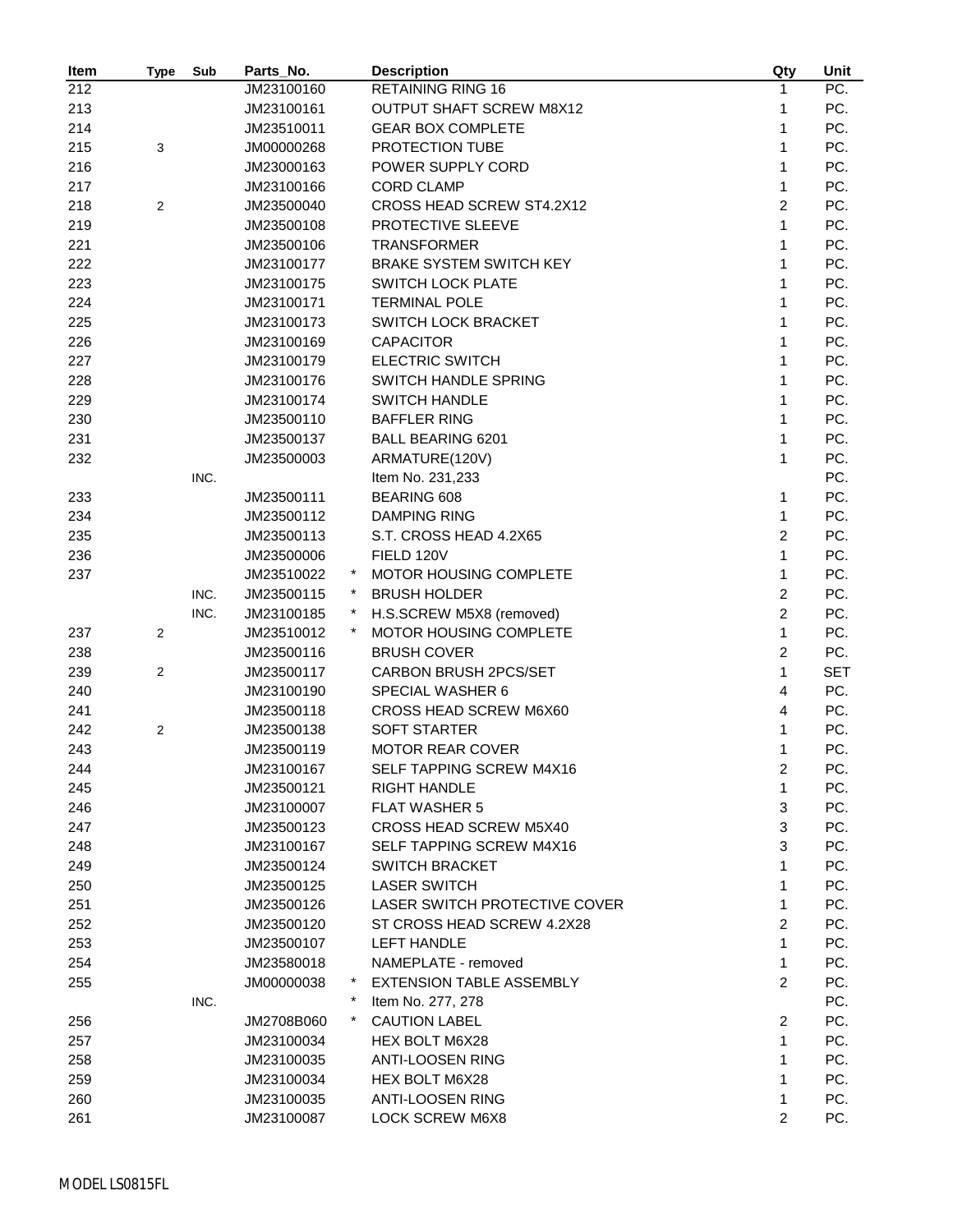| Item               | <b>Type</b>             | Sub          | Parts_No.                | <b>Description</b>                              | Qty            | Unit       |
|--------------------|-------------------------|--------------|--------------------------|-------------------------------------------------|----------------|------------|
| 262                |                         |              | JM23100081               | <b>BUFFER A</b>                                 | $\overline{2}$ | PC.        |
| 263                |                         |              | JM23500089               | LINEAR BEARING                                  | 3              | PC.        |
| 264                |                         |              | JM23500092               | <b>BEARING GASKET</b>                           | $\overline{2}$ | PC.        |
| 265                |                         |              | JM23500090               | SUPPORT ARM                                     | $\mathbf{1}$   | PC.        |
| 266                |                         |              | JM23500091               | <b>ANGLE LIMIT</b>                              | $\mathbf{1}$   | PC.        |
| 267                |                         |              | JM23100019               | CROSS HEAD SCREW M4X18                          | $\mathbf{1}$   | PC.        |
| 268                |                         |              | JM23100016               | FLAT WASHER 4                                   | $\mathbf{1}$   | PC.        |
| 269                |                         |              | JM23500038               | <b>BLADE FLANGE</b>                             | $\mathbf{1}$   | PC.        |
| 271                |                         |              | JM23500046               | <b>UP BLADE GUARD</b>                           | 1              | PC.        |
| 272                |                         |              | JM23100114               | LINK PIN                                        | $\mathbf{1}$   | PC.        |
| 273                |                         |              | JM23100147               | <b>BUFFER</b>                                   | $\mathbf{1}$   | PC.        |
| 274                |                         |              | JM23100019               | <b>CROSS HEAD SCREW M4X18</b>                   | $\mathbf{1}$   | PC.        |
| 275                |                         |              | JM23100016               | <b>FLAT WASHER 4</b>                            | $\mathbf{1}$   | PC.        |
| 276                |                         |              | JM23100016               | <b>FLAT WASHER 4</b>                            | $\overline{2}$ | PC.        |
| 277                |                         |              | JM00000259               | WING BOLT M6X14                                 | $\overline{c}$ | PC.        |
| 278                |                         |              | JM00000260               | LEVELING FOOT BOLT M8X54                        | $\overline{2}$ | PC.        |
|                    |                         |              |                          |                                                 |                |            |
| <b>ACCESSORIES</b> |                         |              |                          |                                                 |                |            |
| A02                |                         |              | A-95934                  | 8-1/2" C.T. SAW BLADE 48T 5/8"                  | $\mathbf{1}$   | PC.        |
| A03                |                         |              | JM23510009               | <b>VISE ASSEMBLY</b>                            | $\mathbf{1}$   | PC.        |
|                    |                         | INC.         | JM23500098               | <b>GUIDE ROD</b>                                | 1              | PC.        |
|                    |                         | INC.         | JM23100152               | WING KNOB, M6X10                                | $\mathbf{1}$   | PC.        |
|                    |                         | INC.         | JM23500099               | <b>CLAMP KNOB</b>                               | 1              | PC.        |
|                    |                         | INC.         | JM27000218               | <b>VISE ARM</b>                                 | $\mathbf{1}$   | PC.        |
|                    |                         | INC.         | JM27000219               | <b>VISE PLATE</b>                               | 1              | PC.        |
|                    |                         | INC.         | JM23100065               | <b>CROSS HEAD SCREW M4X8</b>                    | 1              | PC.        |
|                    |                         | INC.         | JM23100016               | FLAT WASHER 4                                   | 1              | PC.        |
|                    |                         | INC.         | JM23100015               | <b>SPRING WASHER 4</b>                          | 1              | PC.        |
| A04                |                         |              | JM23510010               | <b>DUST BAG ASSY</b>                            | 1<br>1         | PC.<br>PC. |
|                    |                         | INC.<br>INC. | JM23500100               | <b>DUST BAG BEAM</b>                            | $\mathbf{1}$   | PC.        |
|                    |                         |              | JM23500101               | <b>DUST BAG CLAMP</b><br><b>DUST BAG</b>        | 1              | PC.        |
| A05                |                         | INC.         | JM23500102<br>JM27000328 | <b>TRIANGLE PLATE</b>                           | $\mathbf{1}$   | PC.        |
| A06                | $\overline{2}$          |              | JM23100197               | <b>BOX WRENCH 13-3</b>                          | 1              | PC.        |
| A07                | $\mathbf{1}$            |              | 194061-1                 | <b>BENCHTOP MITER SAW STAND B</b>               | 1              | PC.        |
|                    |                         |              |                          | (Parts Breakdown Available)                     |                |            |
|                    | $\overline{\mathbf{c}}$ |              | 198688-9                 | BENCHTOP MITER SAW STAND B                      | 1              | PC.        |
| A08                |                         |              | WST05                    | MITRE SAW STAND SET (See Parts Breakdown WST05) | $\mathbf{1}$   | PC.        |
| A09                |                         |              | WST06                    | MITRE SAW STAND SET (See Parts Breakdown WST06) | 1              | PC.        |
| A10                |                         |              | 198687-1                 | MITRE SAW STAND SET WST01                       | 1              | PC.        |
|                    |                         |              |                          |                                                 |                |            |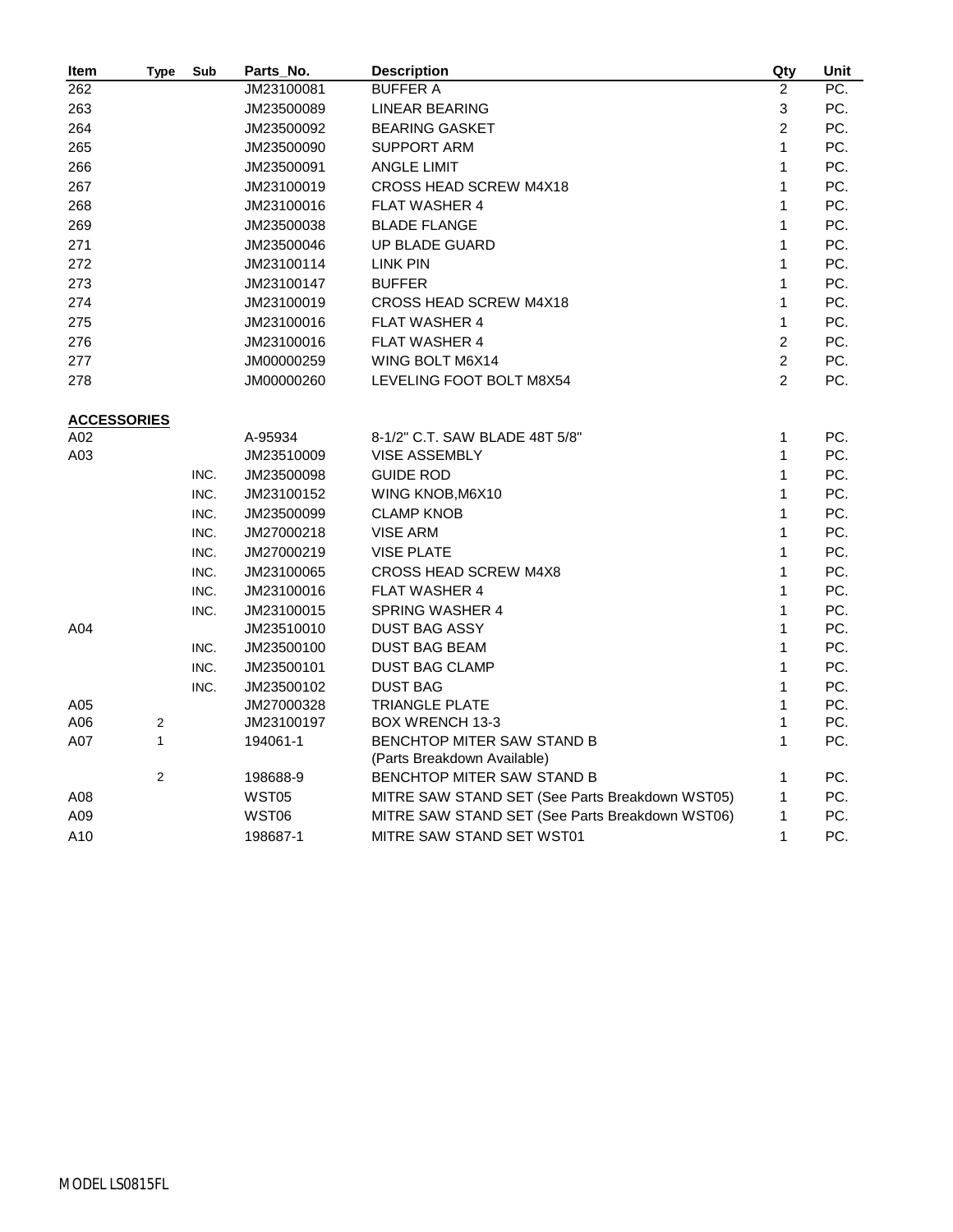## **SERVICE CHANGES**

| 1. Changes on BASE COMPLETE |                           |            | (Y08276)   |                         |
|-----------------------------|---------------------------|------------|------------|-------------------------|
| Item No.                    | <b>Description</b>        | Type 1     | Type 2     |                         |
| 006                         | <b>IBASE COMPLETE</b>     | JM23510014 | JM23510001 |                         |
| 006                         | <b>IMITER SCALE LABEL</b> | JM23500010 |            |                         |
| 006                         | <b>CAUTION LABEL</b>      | JM2708A060 |            |                         |
| 006                         | <b>BASE</b>               | JM23500011 |            | Component of Item No. 6 |
| 006                         | <b>CAUTION LABEL</b>      | JM2318B063 |            |                         |
| 006                         | <b>CAUTION LABEL</b>      | JM2318A064 |            |                         |
| 256                         | <b>CAUTION LABEL</b>      |            | JM2708B060 |                         |

Above parts are completely interchangeable as a set.



## **2. Changes on WORKING TABLE COMPLETE**

| (Y08276) |  |
|----------|--|
|----------|--|

| Item No. | <b>Description</b>        | Type 1     | Type 2     |                          |
|----------|---------------------------|------------|------------|--------------------------|
| 026      | <b>WORKING TABLE COM.</b> | JM23510017 | JM23510002 |                          |
| 026      | <b>BEVEL SCALE LABEL</b>  | JM23500017 | -------    |                          |
| 026      | LOCKING ROD               | JM23500018 |            |                          |
| 026      | <b>WORKING TABLE</b>      | JM23500019 |            | Component of Item No. 26 |
| 026      | <b>CAUTION LABEL</b>      | JM23180067 |            |                          |
| 026      | ELASTIC PIN 4X30          |            | JM23500020 |                          |
| 026      | <b>IHEX NUT M10</b>       | JM23500021 |            |                          |

Above parts are completely interchangeable as a set.<br> $\frac{1}{1}$   $\frac{36}{1}$  -



| 3. Changes on MOTOR HOUSING COMPLETE | (Y08276)    |               |                   |
|--------------------------------------|-------------|---------------|-------------------|
| Iltem No.                            | Description | <b>Type 1</b> | Type <sub>2</sub> |